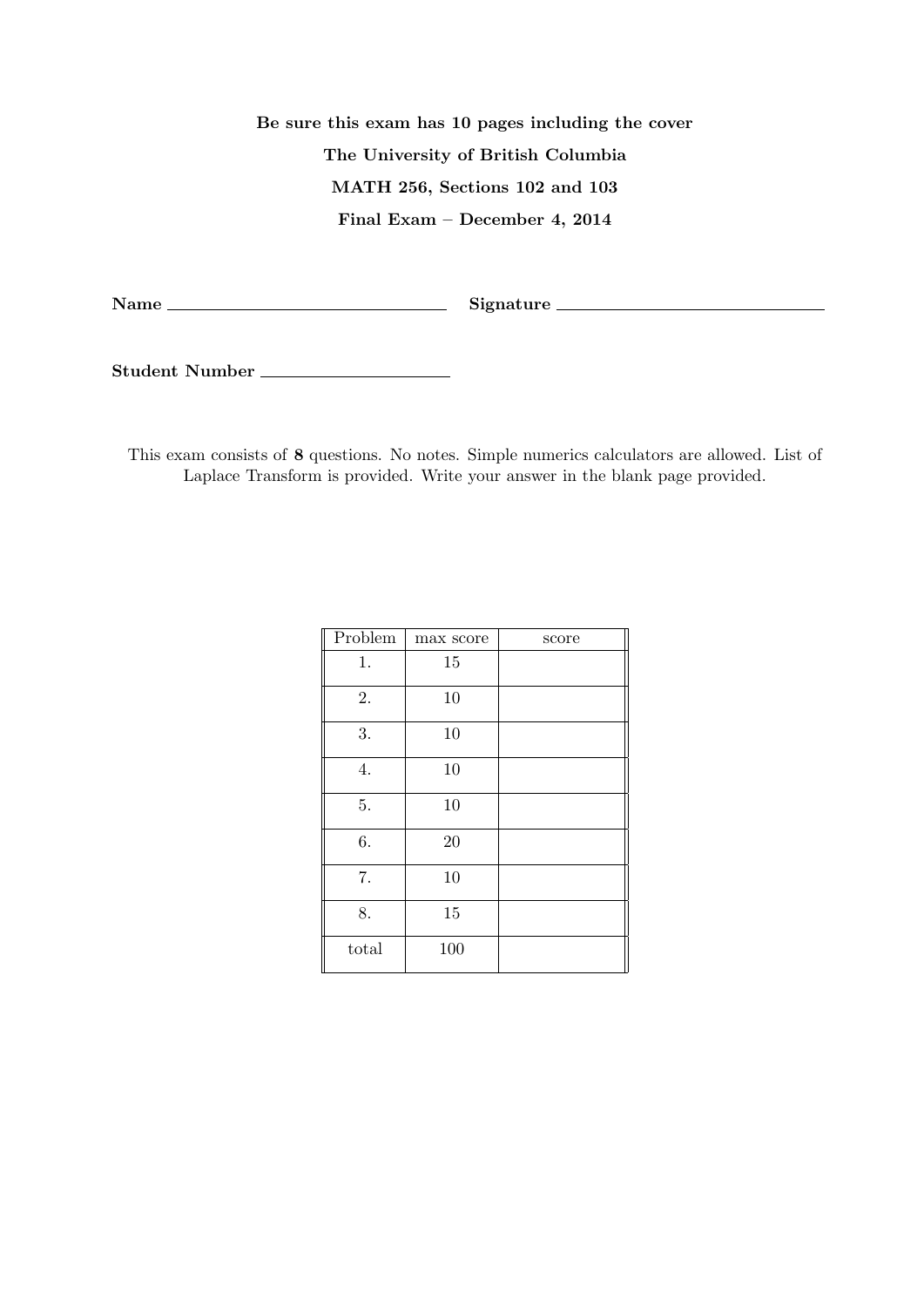**1. Each candidate should be prepared to produce his library/AMS card upon request**.

**2. Read and observe the following rules**:

No candidate shall be permitted to enter the examination room after the expiration of one half hour, or to leave during the first half hour of the examination.

Candidates are not permitted to ask questions of the invigilators, except in cases of supposed errors or ambiguities in examination questions.

CAUTION - Candidates guilty of any of the following or similar practices shall be immediately dismissed from the examination and shall be liable to disciplinary action.

(a) Making use of any books, papers or memoranda, other than those authorized by the examiners.

(b) Speaking or communicating with other candidates.

(c) Purposely exposing written papers to the view of other candidates. The plea of accident or forgetfulness shall not be received.

**3. Smoking is not permitted during examinations**.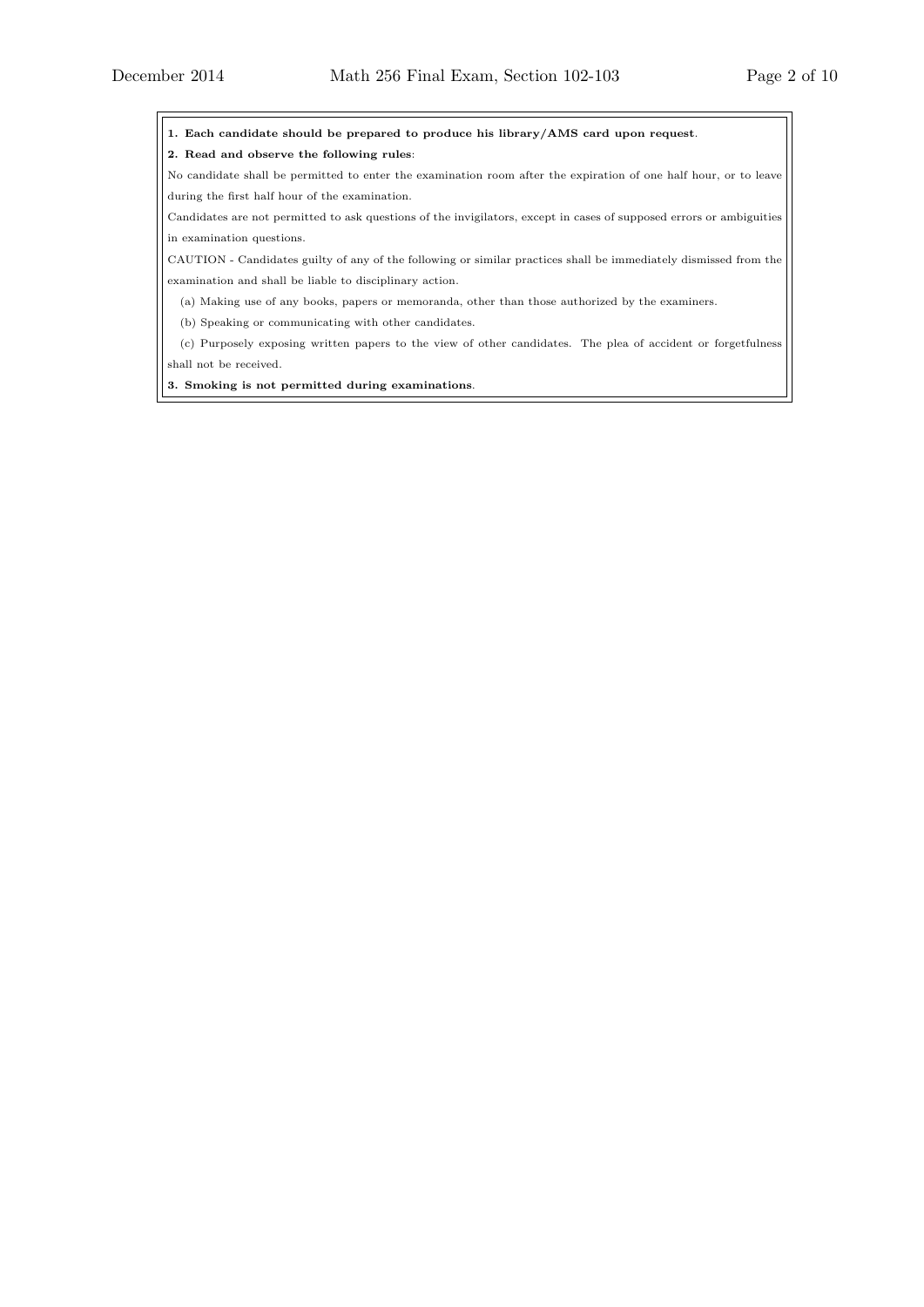(15 points) 1. Solve the following ordinary differential equation

$$
\frac{dy}{dx} = \frac{y^2 + 2xy}{x^2}, \qquad y(1) = 1
$$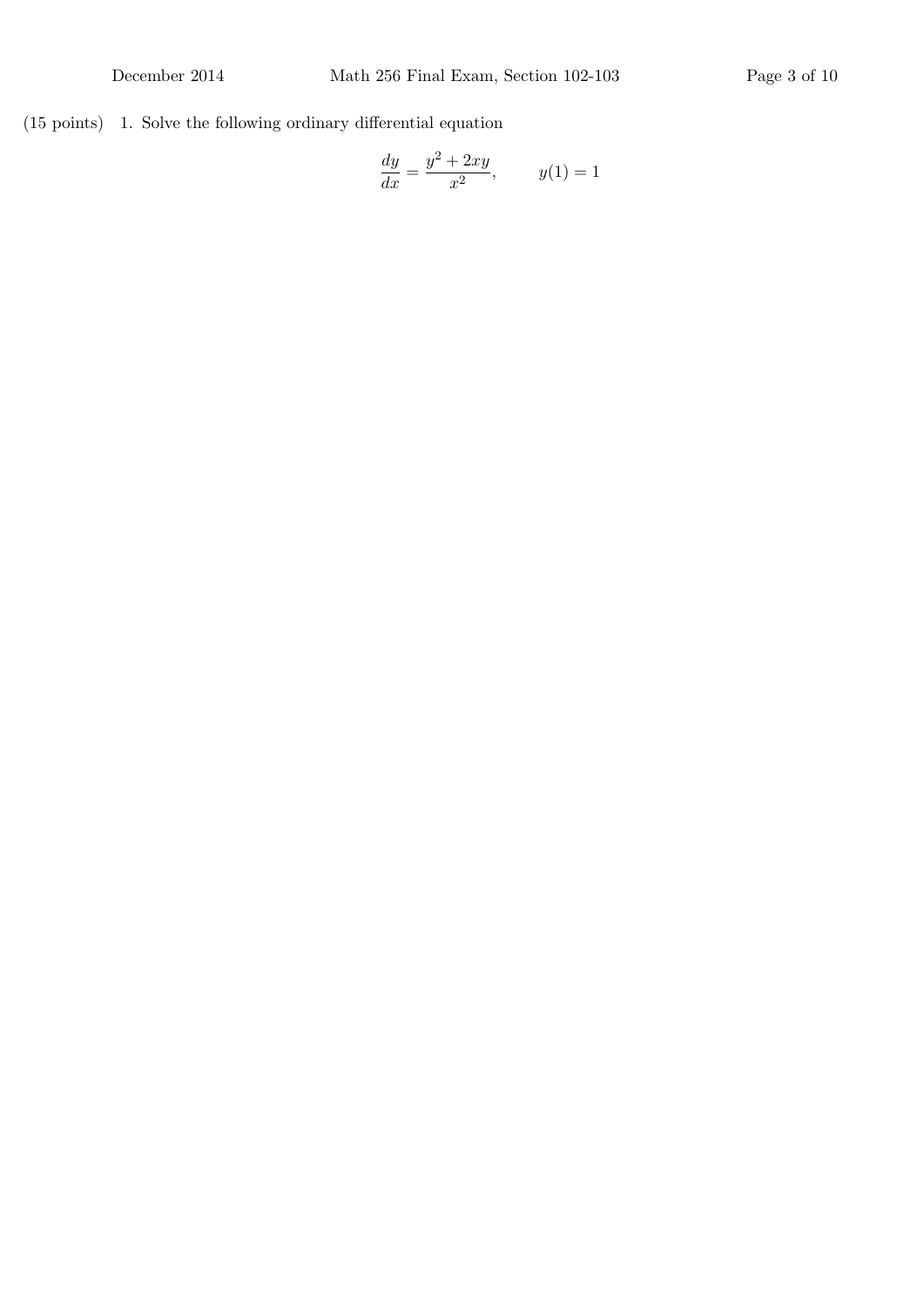## (10 points) 2. Find the critical points of the following population model

$$
\frac{dy}{dx} = (y^2 - 1) (e^y - 1)
$$

and classify the stability/instability of these critical points.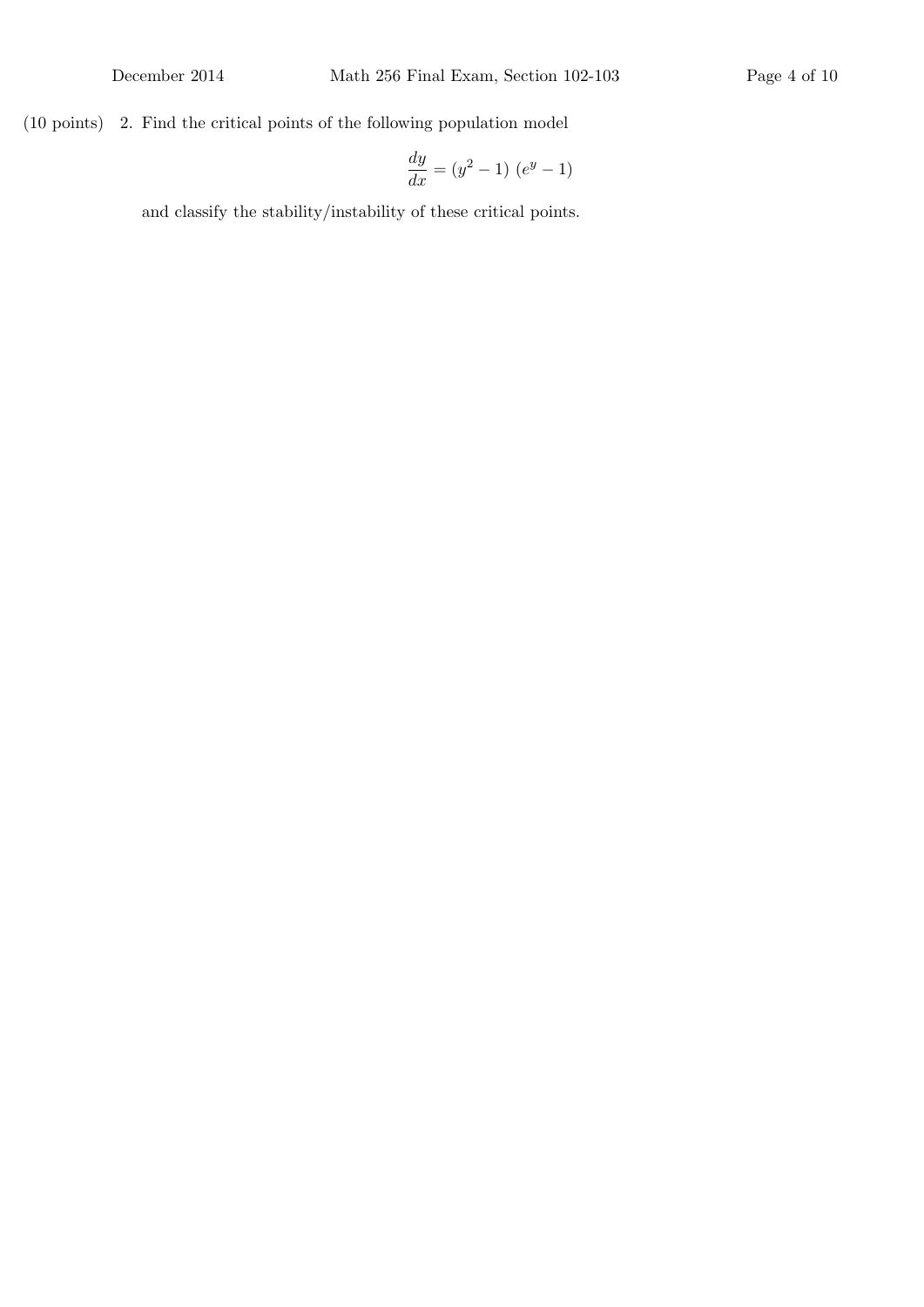(10 points) 3. Use whatever method to solve the following second order differential equation

 $y'' - 3y' + 2y = e^t$ ,  $y(0) = 1$ ,  $y'(0) = 0$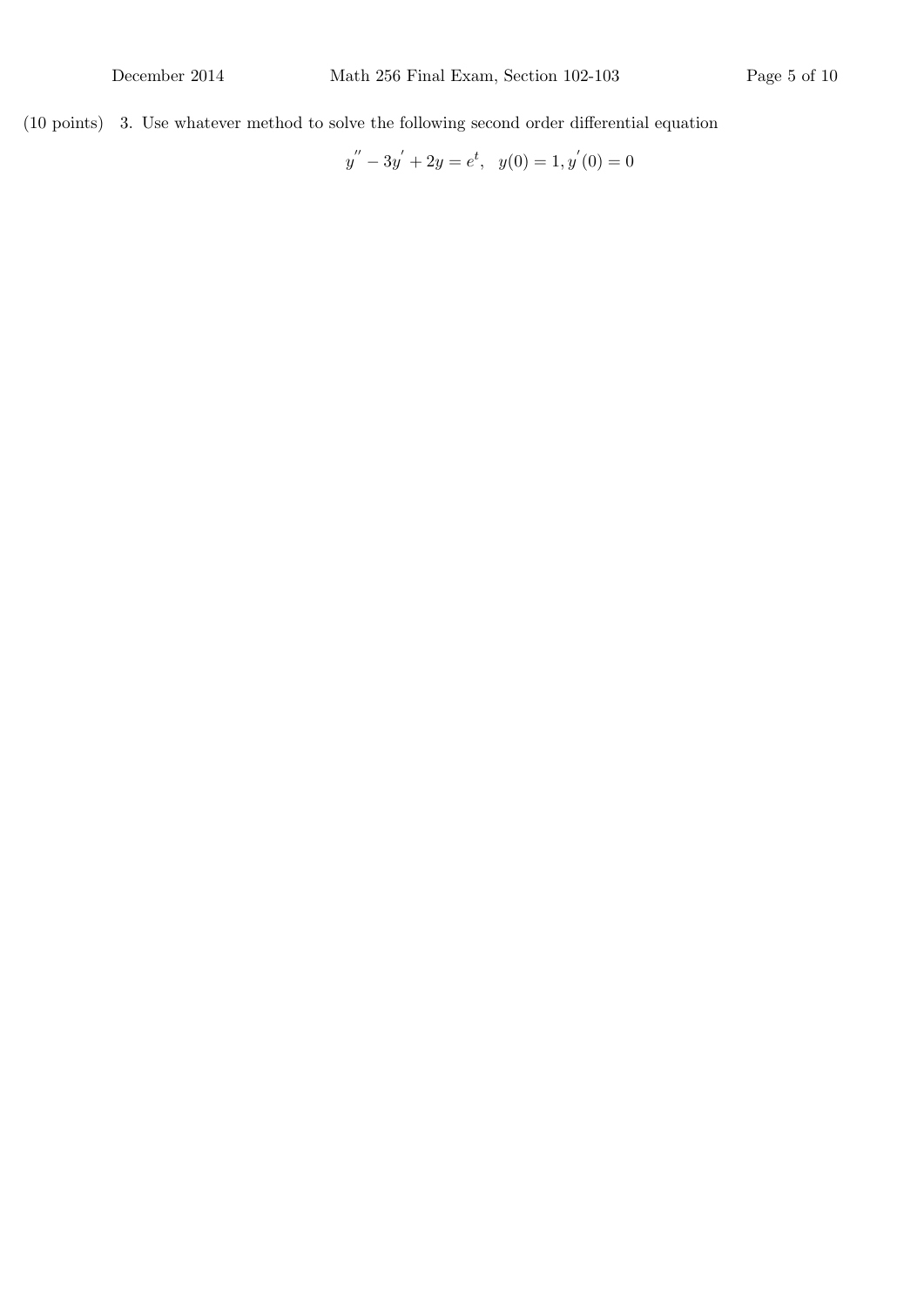(10 points) 4. Consider the following second order equation

$$
ty'' - y' + 4t^3y = 0, \ \ t > 0
$$

Check that  $y_1 = \cos(t^2)$  is a solution. Use the reduction of order to find the second solution of the homogeneous problem.

Hint: You may use the integration formula  $\int \frac{1}{\cos^2(x)} dx = \tan(x)$ .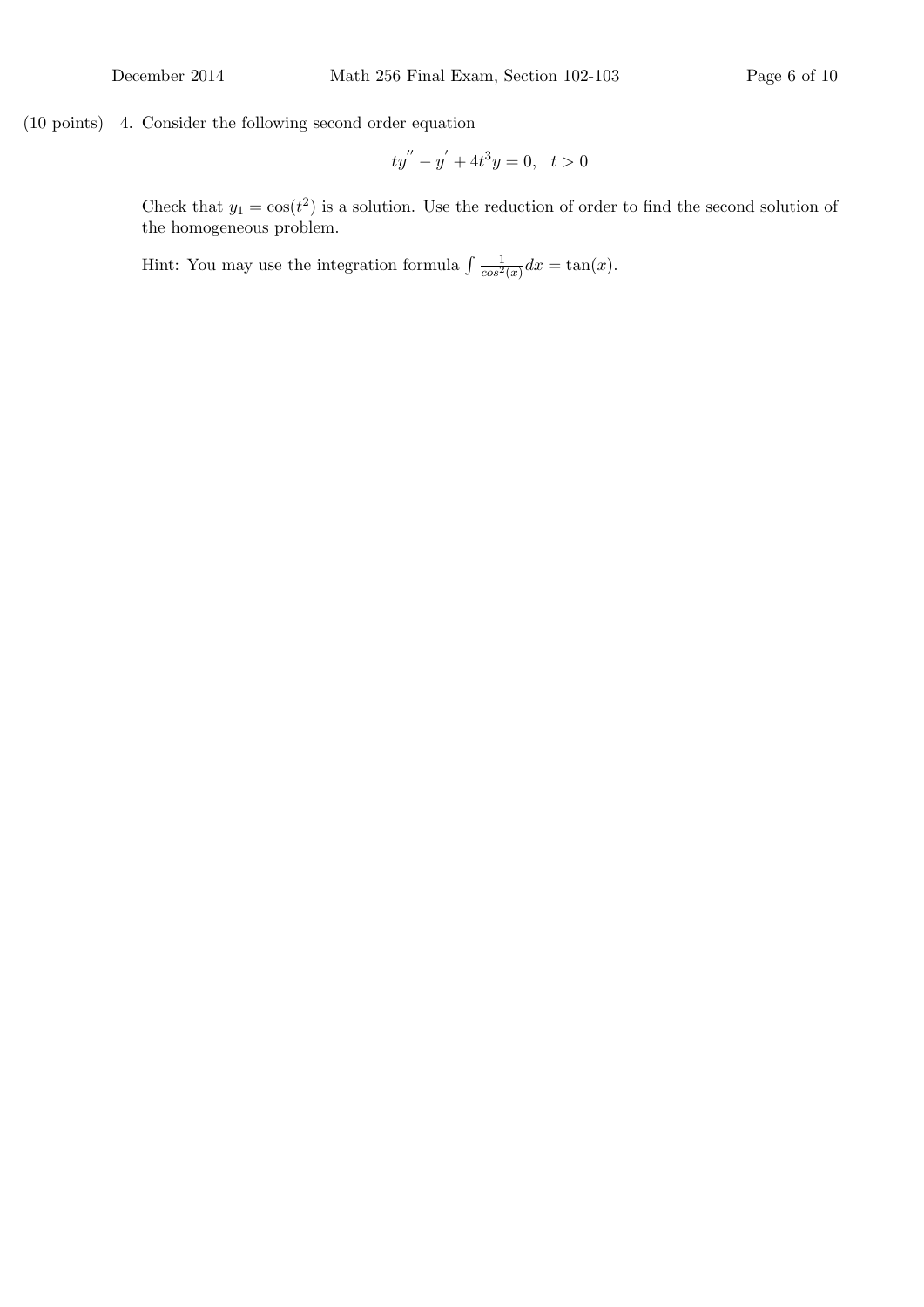(15 points) 5. Use whatever method to obtain the general solutions of

$$
\mathbf{x}' = \begin{pmatrix} 1 & -3 \\ -2 & 2 \end{pmatrix} \mathbf{x} + \begin{pmatrix} t-2 \\ 2t \end{pmatrix}
$$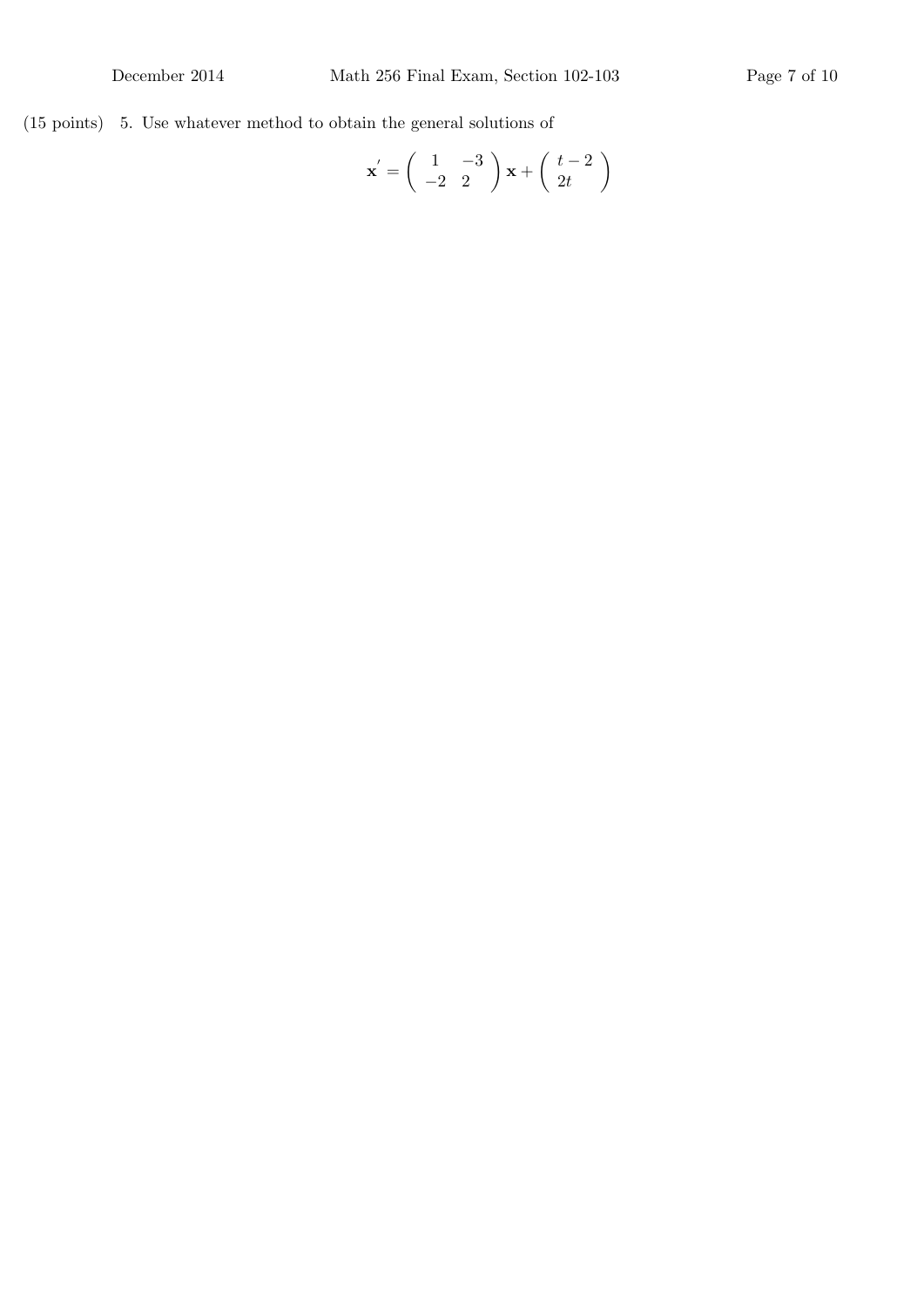(20 points) 6. Use the method of Laplace transform to solve

$$
y'' + 2y' + 2y = 2u_1(t) + e^t \delta(t - 2), \quad y(0) = 1, y'(0) = 0
$$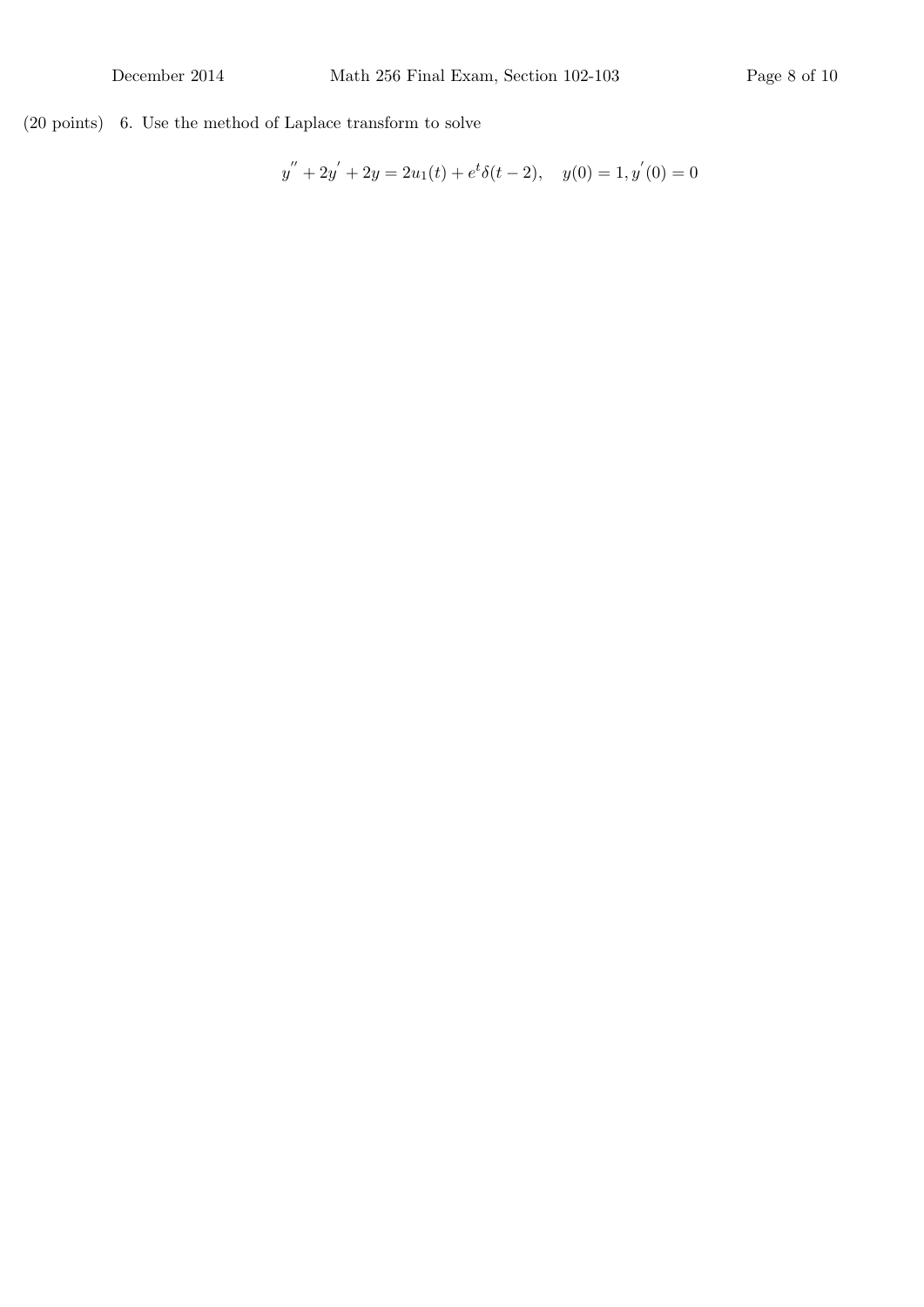## (10 points) 7. Consider the following function

$$
f(x) = \begin{cases} 1, & -1 \le t < 0 \\ x, & 0 \le x < 1 \end{cases} \qquad f(x+2) = f(x)
$$

(7 points) (a) Compute the first three coefficients of full Fourier series expansion  $a_0, a_1, b_1$ .

(3 points) (b) Find out the values of the full Fourier series expansion at  $x = -\frac{1}{2}$  $\frac{1}{2}$ , 0,  $\frac{1}{2}$  $rac{1}{2}$ .